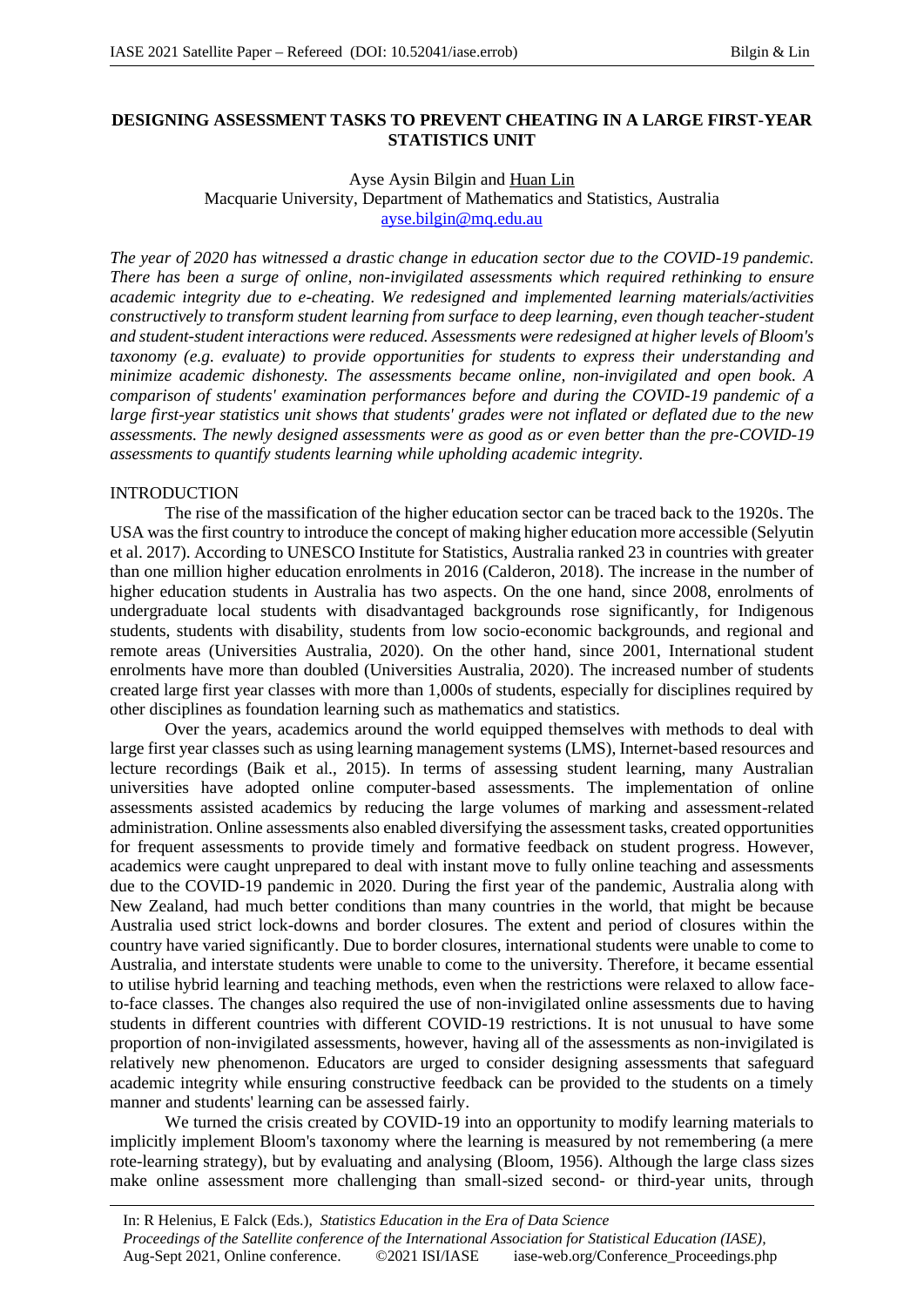constructively aligned learning materials and creating many different versions of the questions in the assessments, it is possible to deter students from cheating, especially e-cheating. In this paper, we provide examples of open-ended questions which were designed for online non-invigilated final exam of a large first-year introductory statistics unit with more than one thousand students in each semester.

### DATA SOURCES AND BACKGROUND

Two cohorts of students under comparison were from a large first-year statistics unit offered by a major metropolitan university in Sydney, Australia who were studying towards a Bachelor of Commerce degree. The topics covered in the units included descriptive statistics, graphical displays, two sample t-test, paired t-test, simple linear regression and chi-square test. The benchmark group consisted of students from 2019 who completed this course on-campus with 90% invigilated assessments where 50% was the sit-down, paper and pen final exam. Students from the 2020 cohort completed the unit mostly off-campus (online) with 100% non-invigilated assessments, including 50% final exam.

We extracted data for both groups to facilitate comparisons both for their abilities (e.g. weighted average mark (WAM), whether they failed the unit previously) and their assessment marks for the unit. At the time of the data extraction, WAM included students grades for the unit investigated here. We also recorded whether they were local or international students. The assessment marks included five hurdle quizzes (10%), two class tests (40%) and final exam (50%) as well as their grade for the unit (e.g. from Fail to High Distinction). Unique to this unit is the hurdle quiz component. Students must pass all five hurdle quizzes to pass this unit. Hurdle quizzes serve both as the formative and summative assessment to help students identify learning deficiencies and make students accountable for learning progress. They were online, non-invigilated with unlimited time and 10 attempts for both cohorts. There were 69 students who failed the unit due to being absence for the final exam in 2019 while the number was 106 in the 2020 student cohort. We excluded these students who did not sit the final exam from our analysis. In 2019, 2 students failed the unit due to failing the hurdle requirement, they were kept in the data. The final number of students included in the analysis were 1,119 in 2019, and 935 in 2020.

Majority (84%) of the students in both cohorts were taking the unit first time while 15% of them were repeating the unit from an earlier failure. Only 1% of them failed the unit more than once. The proportion of international students declined from 16.4% in 2019 to 11.7% in 2020. A slight decrease in the number of international students could be due to border closures during the COVID-19 (Tomazin, Millar, Carey 2021). Moreover, there was a fall in the total enrolment numbers, which could also be attributed to the COVID-19 pandemic.

## EXAMPLES OF ASSESSMENT QUESTIONS

Most of the assessment questions designed to be marked automatically online, while some questions required manual marking. To prevent cheating on the automatically marked questions, we created different scenarios and used R-exam package (Zeileis et al. 2014) to create many different versions of questions for each scenario. For such questions, students downloaded a data set, analysed the data and entered their answers such as a numeric value (e.g. absolute value of test statistics) or chose an option from a drop-down menu (e.g. suitable conclusion for the results). Automatic marking ensured that assessment outcomes and feedback could be delivered to students promptly, enabling students to identify learning deficiencies and take remedial actions rapidly. Having many different versions and different scenarios safeguarded academic integrity as much as possible.

Student voice is not audible with automatically marked questions, regardless of how cleverly designed the questions are. It is possible to measure student learning at the higher levels of Bloom's taxonomy with carefully designed multiple choice questions but student voice is lost and student thinking is hidden. To be able to hear student thinking, we created open ended questions where students required to type their answers. These questions focused on assessing students on higher levels of Bloom's taxonomy, such as focusing on evaluating and creating. Emphasis of these questions is assessing students' conceptual understanding instead of focusing on procedural understanding. In this section, examples of newly designed open-ended assessment questions from the 2020 final exam are presented along with good and bad student answers.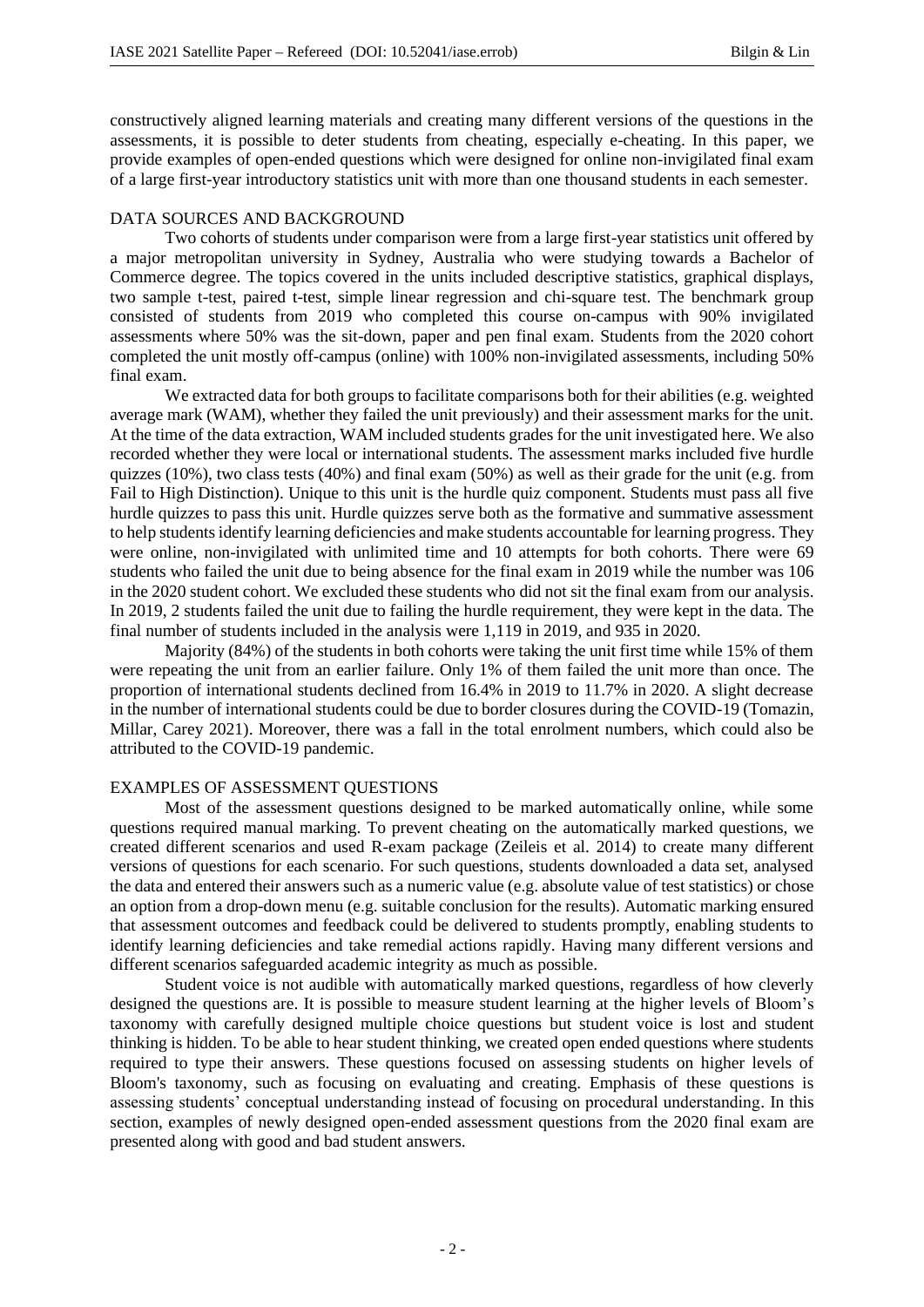#### *Example of Justifying Their Answer - Variables Types Question*

Identifying variables types is very important and crucial skill for statistics students. It could even be considered a *threshold concept* in statistics. With the correct identification of variables types, it is clear which graphics would be suitable for individual variables and for investigating the relationship between the variables. If a variable is numeric, histogram should be the graphical display, while for categorical variable, bar chart is the best. Investigating the relationship between a categorical and a numerical variable requires the use of boxplots. It is clear that *identification of variables types* is like finding the key to drive a car. Although necessary, not sufficient to move the car, but without the key, nothing could be done.

At face value, the variables types questions seem easy. However, experience show that students struggle to differentiate between different types of variables. If they fail to identify the variable type, then it is more than likely that they will not be able to choose suitable statistical technique(s) for their analysis. An example for variables types question is given in Figure 1 which was marked by giving 2 marks for the correct identification of variables types and 3 marks for the reasoning/justification of why.

#### Indicate the variables types for the listed variables below and briefly explain (one or two sentences) why you think that.

- $1<sup>1</sup>$ Hours of work per week
- 2. Years of education (1=Less than High School, 2= High School, 3=Bachelor degree, 4= Post Graduate degree, 5= PhD)

### Figure 1. An example of variables types question

A good answer: *1. numerical, continuous. hours of work per week would not be expressed in an integer value and it is not discrete as you are able to work for example 38.5 hours per week not just 38 hours. 2. categorical, ordinal. this is because years of education are categories based in somewhat of an ordered fashion as they increase instead of in random order, for instance, you can't reach number 2 (high school) without completing number 1 (less than high school).*

A bad answer: *1. Discrete. This is because discrete are variables that can take integers values that are distinct like number of students in a class. This means hours of work per week is a similar so taking discrete as a variable type is right. 2. Continuous. This is because it takes variables within a certain range. Year of education is within a certain range from 1 to 5.*

Questions relating to variable identifications can be structured as multiple-choice questions or choosing answers from a drop-down menu, which is convenient but inappropriate for the online, noninvigilated assessment if the aim is to fairly assess student learning and prevent academic dishonesty. With open ended question, students required to consider what they know about variables types, analyse the given information and formulate their answers to the question. Allowing students to provide justifications for their answers provided an opportunity for students to elaborate their ideas and articulate their thought processes. This question was structured to determine whether students attained the ability to operate at *applying or analysing* level (Bloom, 1956). The bad answer with zero marks is an example of student's inability to understand the variables types.

### *Example of Applying Their Knowledge to a Context to Obtain a Random Sample*

Students struggle to identify *population* for a given problem which creates difficulties for them to explain whether a sample is a *representative sample* and/or whether a sample is a *random sample*. They might memorise or take (allowable) notes with them to assessments to answer such questions. To be able to assess students thinking, we assessed such concepts by giving a context (Figure 2). We expected students to write about a) need for population frame to enable equal chance for each element in the population to obtain a random sample and b) a mechanism for selecting randomly.

How can you obtain a random sample of 60 students from MQBS student who are enrolled in BCom with a Major in Marketing in Session 1, 2020? (hint: think about the relationship between population and a random sample).

#### Figure 2. An example of obtaining random sample question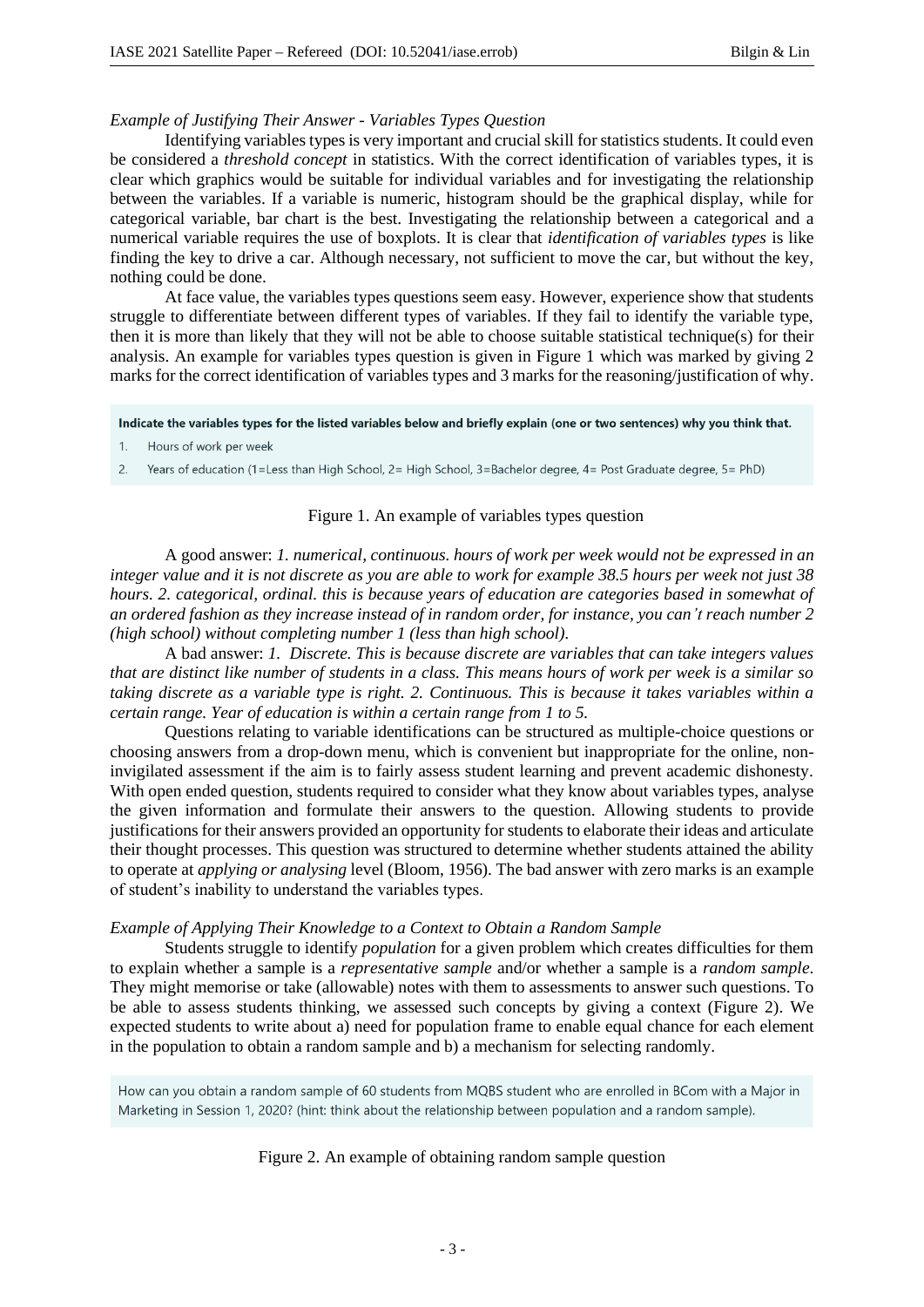A good answer: *We need to take into account all the students in the BCom class with a major of Marketing for Session 1, 2020 as this population will be N in the test conducted. A sample of 60 from N is needed so we must assign a random number to each student that is part of the population. Hypothetically if the population is 5500 then we assign from 0001 to 5500. The students selected will be conducted from a random number generator or table until you have 60 numbers selected for the random sample.*

A bad answer: *To ensure that the population obtained is completely random, you must take from the population (p) the sample (p hat) without taking anything else into consideration. This is done by firstly defining the population and identifying a sample size smaller than said population. After this, one must assign numerical values to each member of the population as to avoid bias and select randomly based off the numerical values alone.*

Instead of directly asking students *the procedure to obtain a random sample*, which could be easily looked up from external resources, especially during online non-invigilated assessments (echeating), the question was structured as an open-ended question that required students to operate at the highest level of Bloom's taxonomy, *create*. To demonstrate their understanding necessary for creating, students need to consolidate all of their knowledge and assemble relevant facts to formulate a strategy to answer the question.

#### *Example of Applying Their Procedural Knowledge to a Given Problem – Chi-square Question*

Last two weeks of the semester, students learn about Chi-square tests (e.g. goodness-of-fit test, test of independence), assumptions for Chi-square test, steps for the calculations and what kind of research questions can be answered by utilizing them. They are expected to be able to use software to solve such problems as well as being able to make calculations without software. Usually, they are good at following steps to reach a numerical solution, just like following a recipe for cooking. In the online assessment, we assessed their procedural knowledge where they were required to enter their numerical solutions and chose from a drop-down menu the best explanation for the given solution. With an openended question, we also wanted to assess whether students really understood the assumptions for Chisquare and how they can deal with problems when the assumptions are not satisfied (Figure 3).

A researcher would like to answer the following research question.

Research question: Is there an association between Anxiety and Alcohol use?

Please note that the Rows: AnxietyStatus and the Columns: AlcoholUse

|          | <b>Abstain</b> | <b>Heavy</b> | Light  | <b>Moderate</b> | All |
|----------|----------------|--------------|--------|-----------------|-----|
|          |                |              |        |                 |     |
| moderate | 8              | 6            | 15     | 27              | 56  |
|          | 7.526          | 3.542        | 18.372 | 26.561          |     |
| normal   | 25             | 9            | 63     | 84              | 181 |
|          | 24.324         | 11.447       | 59.379 | 85.850          |     |
|          |                |              |        |                 |     |
| severe   | 1              | 1            | 5      | 9               | 16  |
|          | 2.150          | 1.012        | 5.249  | 7.589           |     |
| All      | 34             | 16           | 83     | 120             | 253 |

Are the assumptions of the relevant statistics test satisfied? Based on the above table where observed and expected counts are presented, what would you suggest the researcher to do? (hint: do not make calculations, explain what can be done)

#### Figure 3. An example of Chi-square question

We expected the students to notice that some expected counts were less than 5, therefore the assumptions for Chi-square test is not satisfied. A way forward could have been suggestions to collapse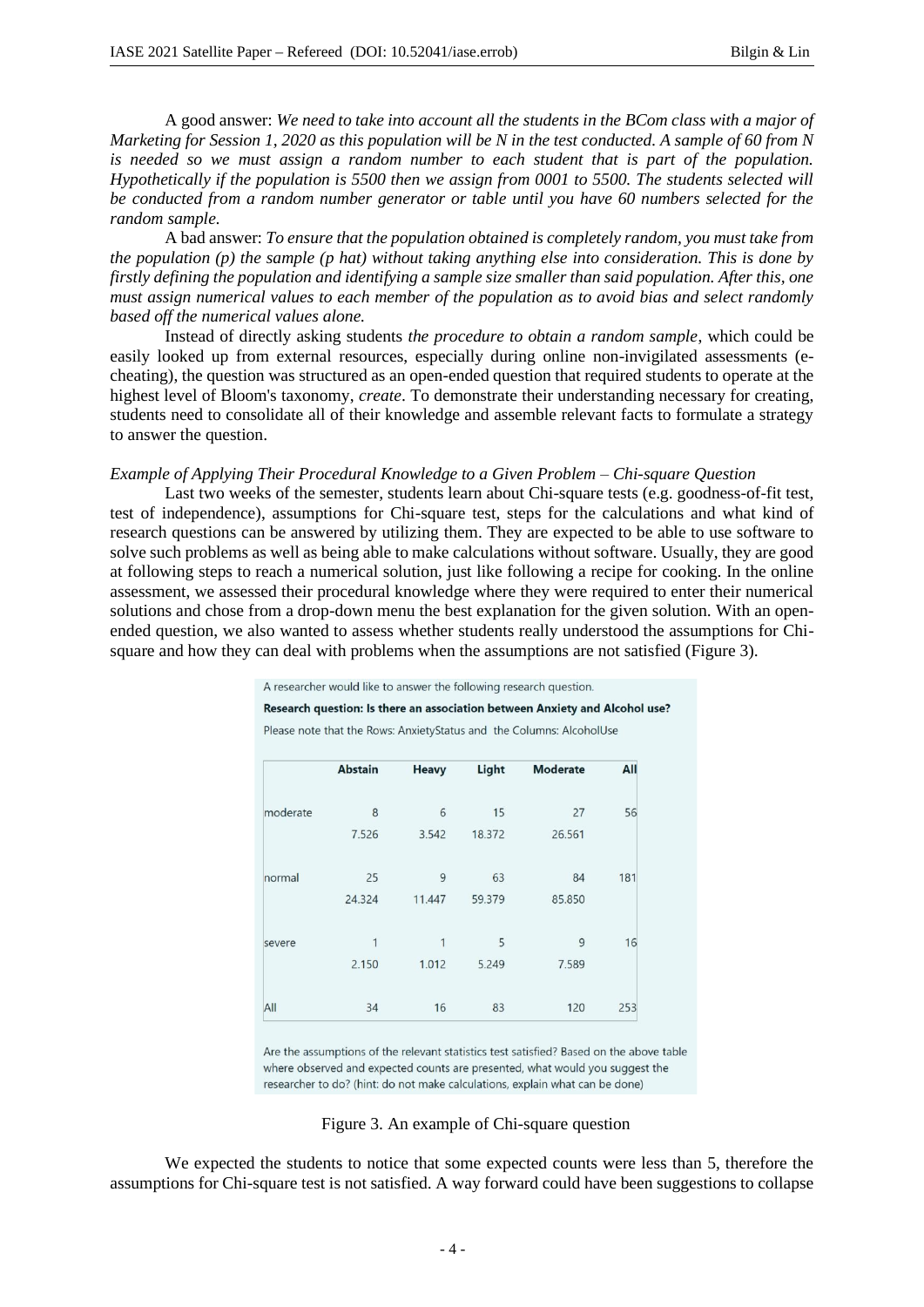some categories, such as moderate and heavy alcohol consumption and drop some categories such as the severe category for anxiety or increasing the sample size to see whether assumptions could be satisfied with increased sample size. To obtain full mark for this question, students needed to identify the problem in the given table and suggest a solution.

A good answer: *The expected counts for both abstinent and heavy alcohol drinkers with severe anxiety are under 5, hence the assumptions for a chi-square test are not satisfied. Normally you can combine categories, however abstinent and heavy consumption are polar opposites so cannot be combined into one category, and the total would still not be equal to 5. It is recommended that the sample is retaken with a higher number of observations, strategically measured to include more abstinent and heavy drinkers.*

A bad answer: *To determine if there is an association between the two variables the researcher could run a chi-squared test between the two categorical variables and if variable X increase and variable Y increases at the same rate the correlation would be positive however if they were both decreasing at the same rate then their association would be negative. To determine this the researcher could work out the correlation by using the formula or putting the data into excel and finding the correlation through there.*

This is a typical Chi-square question examining students' understanding of the assumption underlying a valid Chi-square test. Structuring this question as a multiple-choice question or a shortanswer question would lead to easy googling or looking up lecture slides by students during the online non-invigilated assessment. We constructed it to be an open-ended question, which required student thinking in the context and evaluated whether the pre-requisite for the chosen hypothesis test was satisfied or not. Besides identifying whether the condition was met or not, more importantly, the question asked students to come up with a solution if the condition failed. As a result, students must demonstrate the ability of evaluation (i.e. justify their decision) to gain full marks.

### RESULTS

Students abilities in these two cohorts is measured with the comparison of WAM where on average the 2020 cohort (mean=65.76, std=11.49) was slightly better than the 2019 cohort (mean=63.53, std=11.11). Although the differences of average WAMs were statistically significant between the two cohorts (t (2046) = -4.431, p<0.001), the practical significance is questionable. The descriptive statistics for each assessment task for both cohorts is provided in Table 1. Pairwise comparisons of each assessment task using two sample t-tests provided evidence against the null hypothesis that there is no difference in the average marks between two student cohorts  $(p<0.0001$  for each test).

| <b>Assessment Items</b>    | 2019 cohort $(n=1,119)$ |                  |       | 2020 cohort $(n=935)$ |                  |        |
|----------------------------|-------------------------|------------------|-------|-----------------------|------------------|--------|
|                            | $\cdot$<br>mnn          | mean(std)        | max   | min                   | mean(std)        | max    |
| Class Test $1$ (max 15)    | 0.00                    | 11.43<br>(2.72)  | 15.00 | 0.00                  | 11.78<br>(3.58)  | 15.00  |
| Class Test $2$ (max $25$ ) | 0.00                    | 16.93<br>(4.77)  | 25.00 | 0.00                  | 16.16<br>(5.85)  | 25.00  |
| Hurdle quizzes (max 10)    | 4.27                    | 8.662<br>(1.01)  | 10.00 | 3.23                  | 8.46<br>(1.02)   | 10.00  |
| Final exam (max 50)        | 0.00                    | 29.02<br>(8.92)  | 48.00 | 0.00                  | 31.65<br>9.30)   | 50.00  |
| Unit Mark (max $(100)$ )   | 20.00                   | 66.53<br>(14.63) | 97.00 | 17.00                 | 68.54<br>(15.83) | 100.00 |

Table 1. The comparisons of students' performance

Although the differences in assessment scores are statistically significant, it is worth noting that the magnitude of these differences is not large enough for us to claim practical significance, especially when the sample size is large for both student cohorts. In summary, based on the comparisons, it is reasonable to conclude that with the newly designed assessments, students enrolled during the COVID-19 period perform on par with those who studied in the same course before the COVID-19 pandemic.